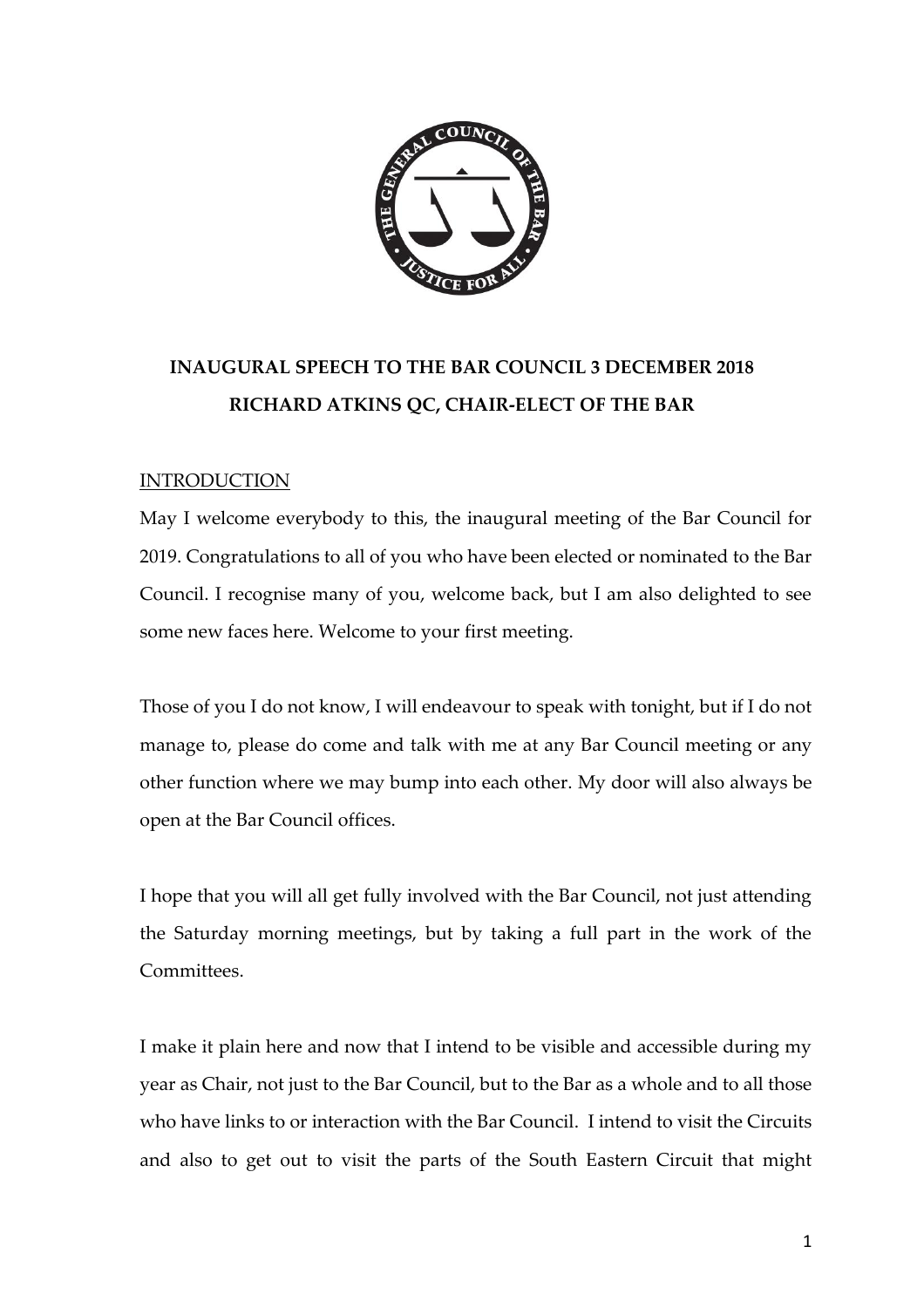otherwise feel that they have been left out. The executive office will be in touch shortly with Circuit administrators, if they have not been already.

I am also intending to set aside some time approximately once a month at the Bar Council when members of the Bar can drop in or call in to speak to the Chair and Bar Council staff, to raise any issues or concerns they have. I do not know how this will work out but am keen to give it a go and will provide more details in early January.

May I also welcome the large number of guests who have joined us this evening. Some of you have previously served with distinction on the Bar Council, welcome back, and some of you are here because of the prominent positions that you hold in the Justice system.

I would particularly like to welcome my family, Nicky my wife, my children Harry and Lucy, and my mother Margaret without whose support I would not be able to do this job.

I would also like to welcome the members of staff at the Bar Council who are here. They in my opinion are the unsung heroes. They work tirelessly on behalf of the Bar. Their dedication to their jobs is phenomenal. I have been involved with the Bar Council since 2003 and I have seen at first hand the hours they put in and the lengths they go to in order to ensure that the Bar is well looked after and promoted. I have no doubt that they rarely get the recognition that they deserve and so I wish publicly to acknowledge all they do.

Before setting out my stall, may I say, it is an honour and a privilege to have been elected as Chair of the Bar Council for 2019. I do not come from a legal background. As some of you will have heard me say before, my Mother was a teacher and my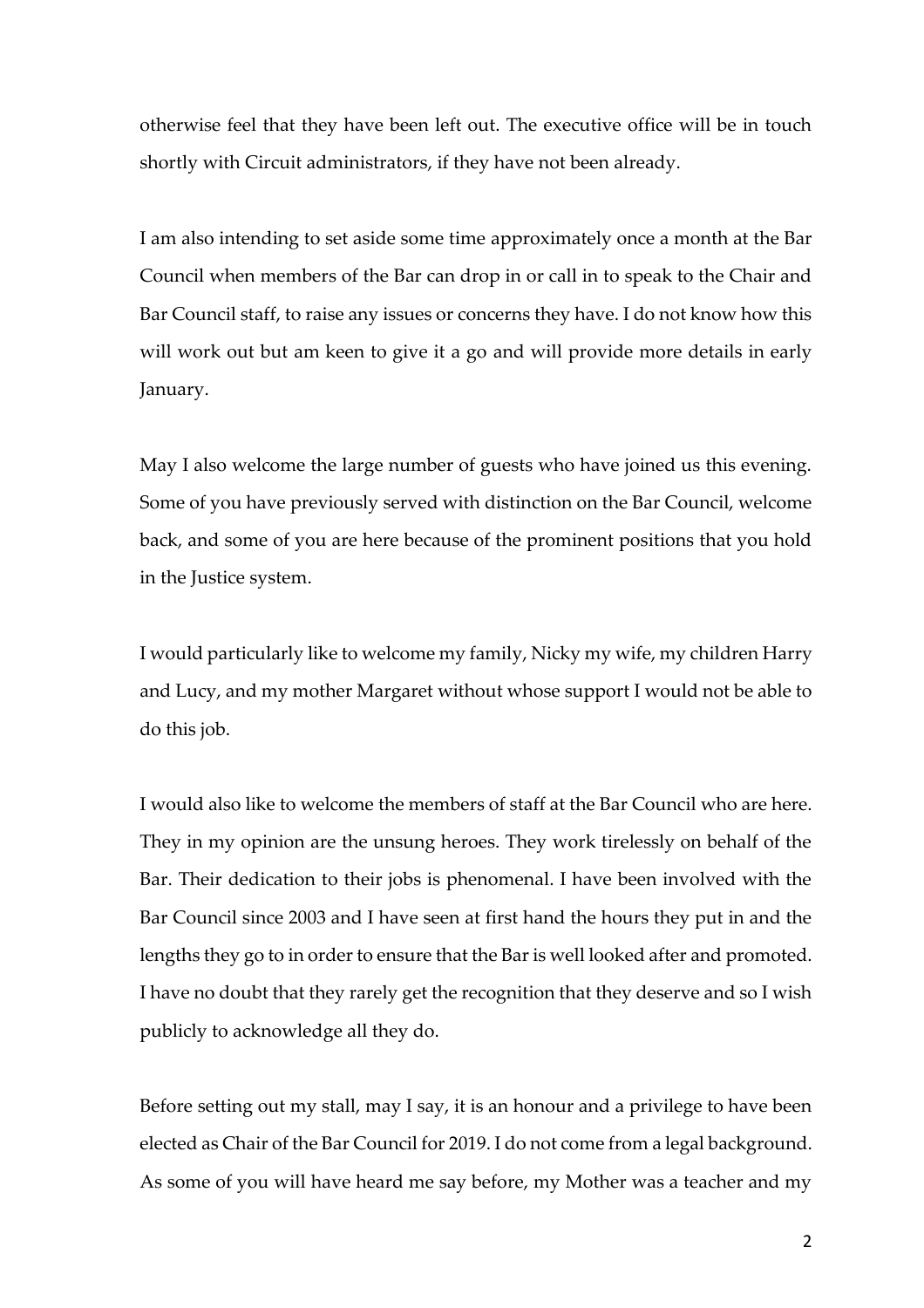late father ran a business that repaired domestic appliances. So, to be leading this profession now is probably as much a surprise to me as it is to you. But I shall do all in my power over the coming year to ensure that the Bar not only survives but thrives.

There is always a lot to do, much of which we are aware of, but as I know every former Chair of the Bar will tell you, it is the issues that we currently do not know about which are apt to cause the biggest problems.

As Disraeli said: "What we anticipate seldom occurs, what we least expect generally happens!"

I have little doubt, for example, that my immediate predecessor Andrew Walker QC had no idea just how much of his time criminal legal aid fees would take up when he gave his address this time last year.

Many of you were present when I sang Andrew's praises here at the final meeting of the 2018 Bar Council, only a couple of weeks ago. I am not going to repeat what I said about what a fantastic job he has done over the past 11 months and before and how tirelessly he has worked for the Bar. But he will be a very hard act to follow. Andrew you have been a terrific Chair of the Bar at a very difficult time, but you have led us with courage, excellent judgement, flair and determination and you will be sorely missed.

Now let me try to deal with what I know is already on my radar and then let me tell you about what I hope will be the benchmark of my year.

It seems to me that currently the main issues the Bar Council needs to grapple with over the coming year are: the state of the Justice system, Brexit, Regulation, Court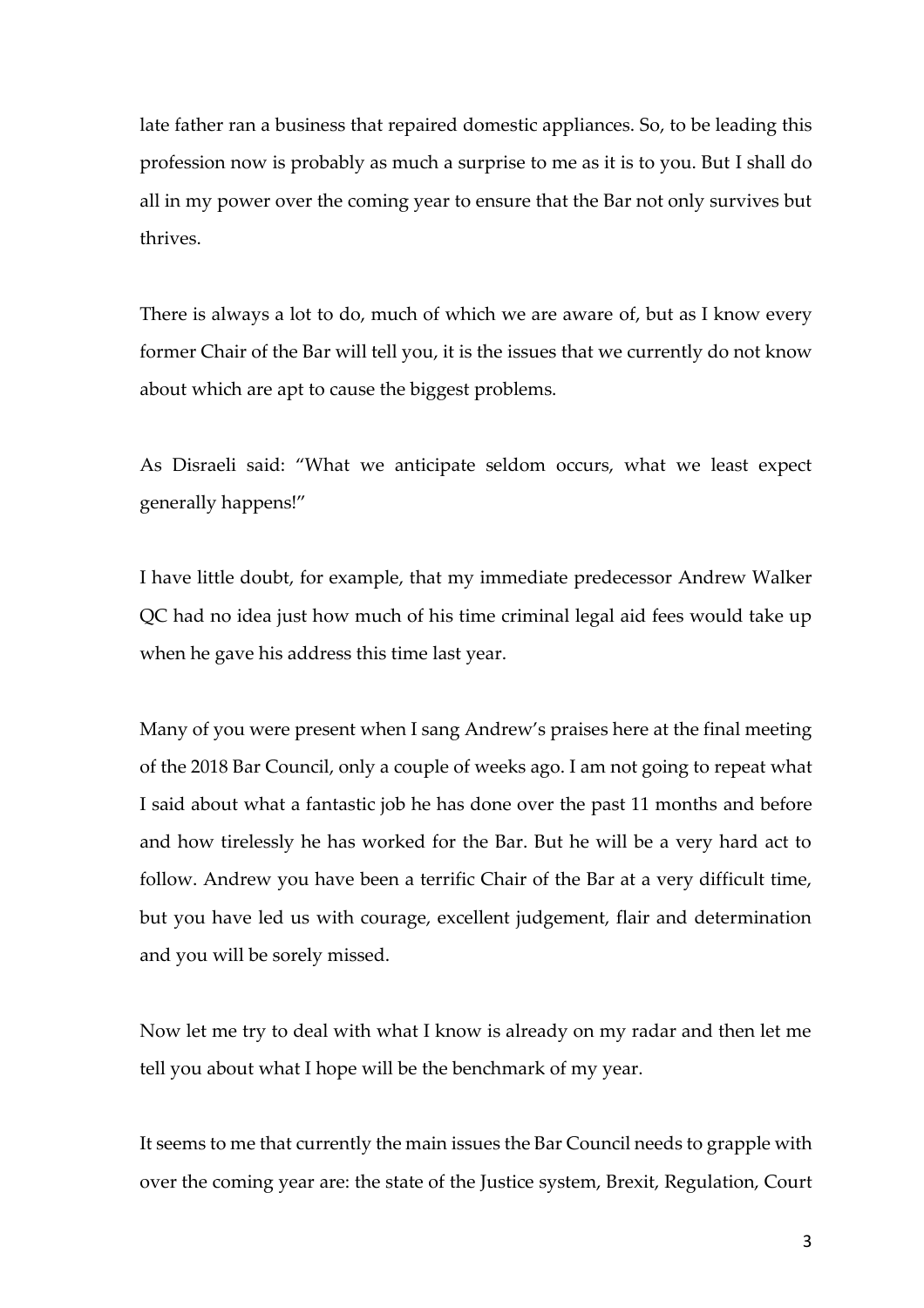reform, Equality and Diversity, the Perception of the Bar Council across the Bar, and lastly practising as a Barrister. I can assure you all that the Bar Council will continue to fight hard to tackle these key priorities.

I remind myself, and you all, of our mission as set out in the Bar Council's Strategic plan:

To champion:

- the rule of law and access to justice for all in England and Wales;
- the Bar's high-quality specialist advocacy and advisory services;
- the highest standards of conduct, skills, and ethics;
- equality and diversity across the profession;
- the development of business opportunities for barristers at home and abroad.

The independent Bar plays a crucial role in upholding and realising the constitutional principles of government accountability under law and vindication of legal rights through the courts. As the Bar's professional body, we draw on barristers' expertise and dedication to lead on these issues, in the public interest.

We act as a powerful influence on the development and implementation of government policy, aiming to secure the highest standards of justice, equity, integrity, access and efficiency in our justice system.

We campaign for a justice system which enables everyone to benefit from the rule of law and ensures their legal rights and liberties are upheld.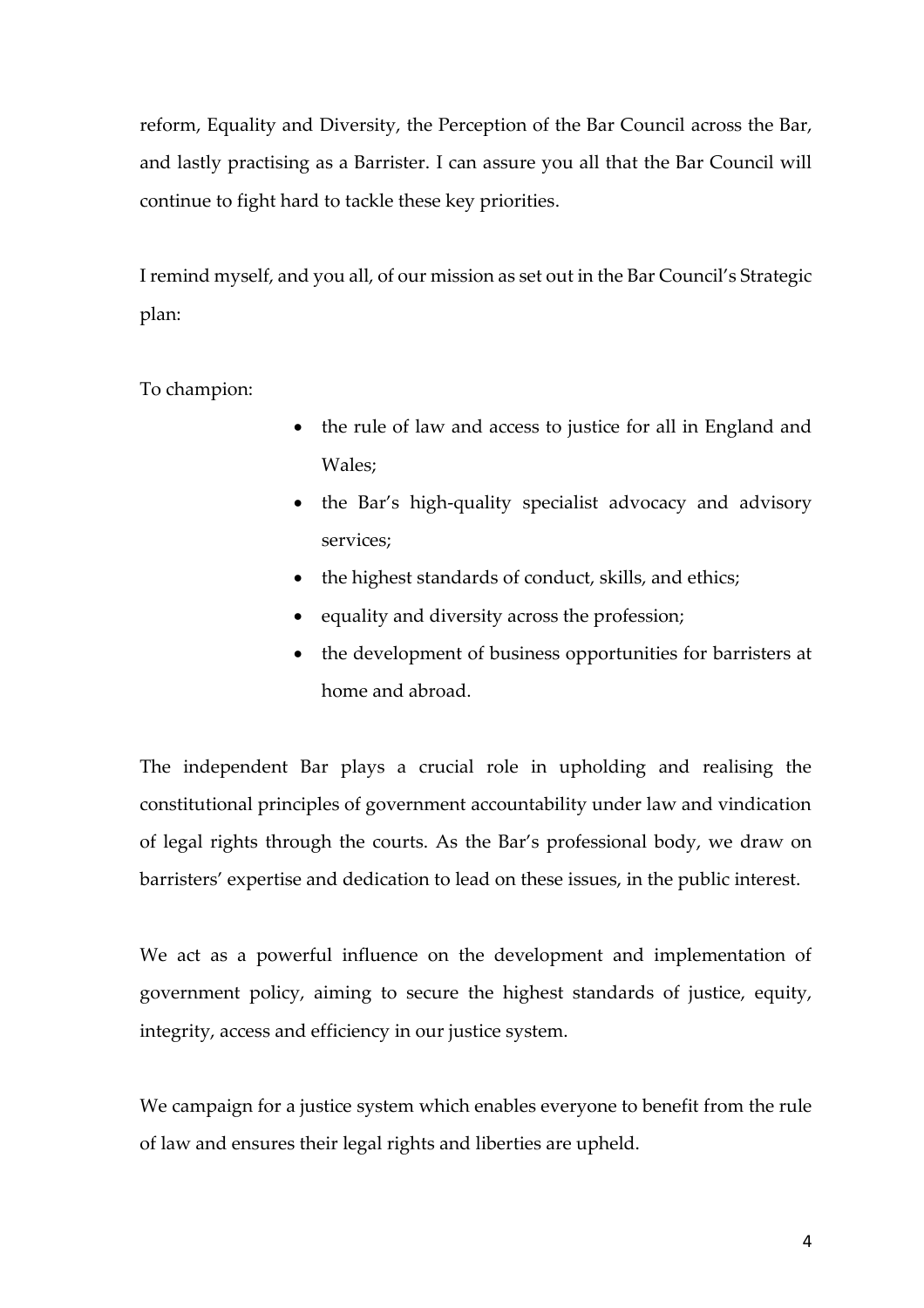And we champion the rule of law in England and Wales, and around the world, at every opportunity.

I am obviously not going to deal with every issue that we have to confront over the coming year, so if any member of the Bar Council is concerned with any issue and wishes to raise it they can do so at Bar Council meetings or with me.

## **JUSTICE**

October saw the launch of the very well-received Justice Week and our long-term drive to move justice up the policy agenda in Whitehall and Westminster. The principal aim of the campaign is to persuade the Government and, in particular HM Treasury to fund the Justice system properly and thereby to address the consequences of the neglect and under- investment of past decades.

This is something that I shall drive forward throughout the coming year and we will be making submissions to the Government ahead of the spending review which we anticipate is likely to take place this Spring.

There are too many issues to deal with them all now, but they include pressing for reform of LASPO (Legal Aid, Sentencing and Punishment of Offenders Act) to restore access to justice to those who have lost out and we eagerly await the outcome of the Government's review; we will press for an increase in the legal aid budget in all areas; we will attempt to tackle the issue of perpetrators of domestic abuse being able to cross-examine victims in family cases; we will continue to make representations in relation to the problem of unregulated remunerated McKenzie friends; and we will seek reform of the system now operating for the instruction of Court interpreters.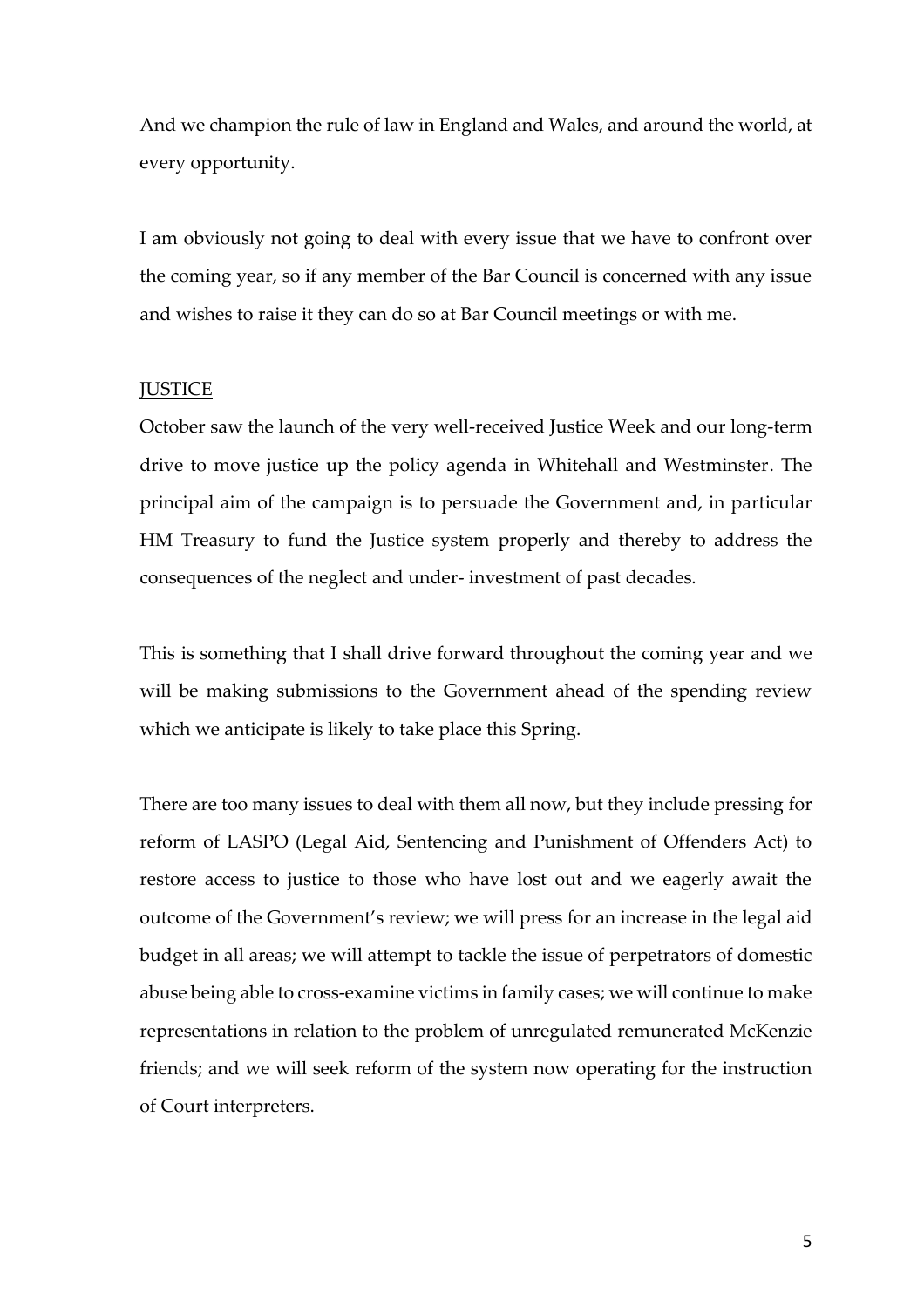The recent "I am the Bar" campaign was a huge success, so much so that there is now a spin-off campaign entitled "I am the Bench", although I hope that I will not be seeing too many of you appearing in that campaign. We need quality people to stay at the Bar, but that having been said it is of course vital that the high quality of our Judiciary remains so. I am alive to issues having been raised about various Judicial competitions and I shall be seeking early contact with the Judicial Appointments Commission to address those which have been drawn to my attention.

I shall also be raising with Government the need to ensure that recruitment of people of the highest quality to the Judiciary remains a priority.

# BREXIT

Let me deal next with the elephant in the room, Brexit.

The lack of detail in the recently published withdrawal agreement on the future position of legal services as between the UK and the EU only serves to perpetuate the uncertainty in the profession and elsewhere over the post-Brexit world. We have though some of the best minds at the Bar looking at all of the various options and considering how we deal with whatever eventuality we are ultimately presented with. The problem of course is that if those in charge of Brexit do not know what is going on, how on earth can we?

The Bar Council Brexit Papers have been tremendously well received and we continue to make representations to parliamentarians at all levels as well as to the Government to try to persuade them of the importance of securing civil justice cooperation, and market access. I read with interest what the Chairman of the Justice Select Committee, Bob Neill MP, said in the committee's representations to the Government about this only last week.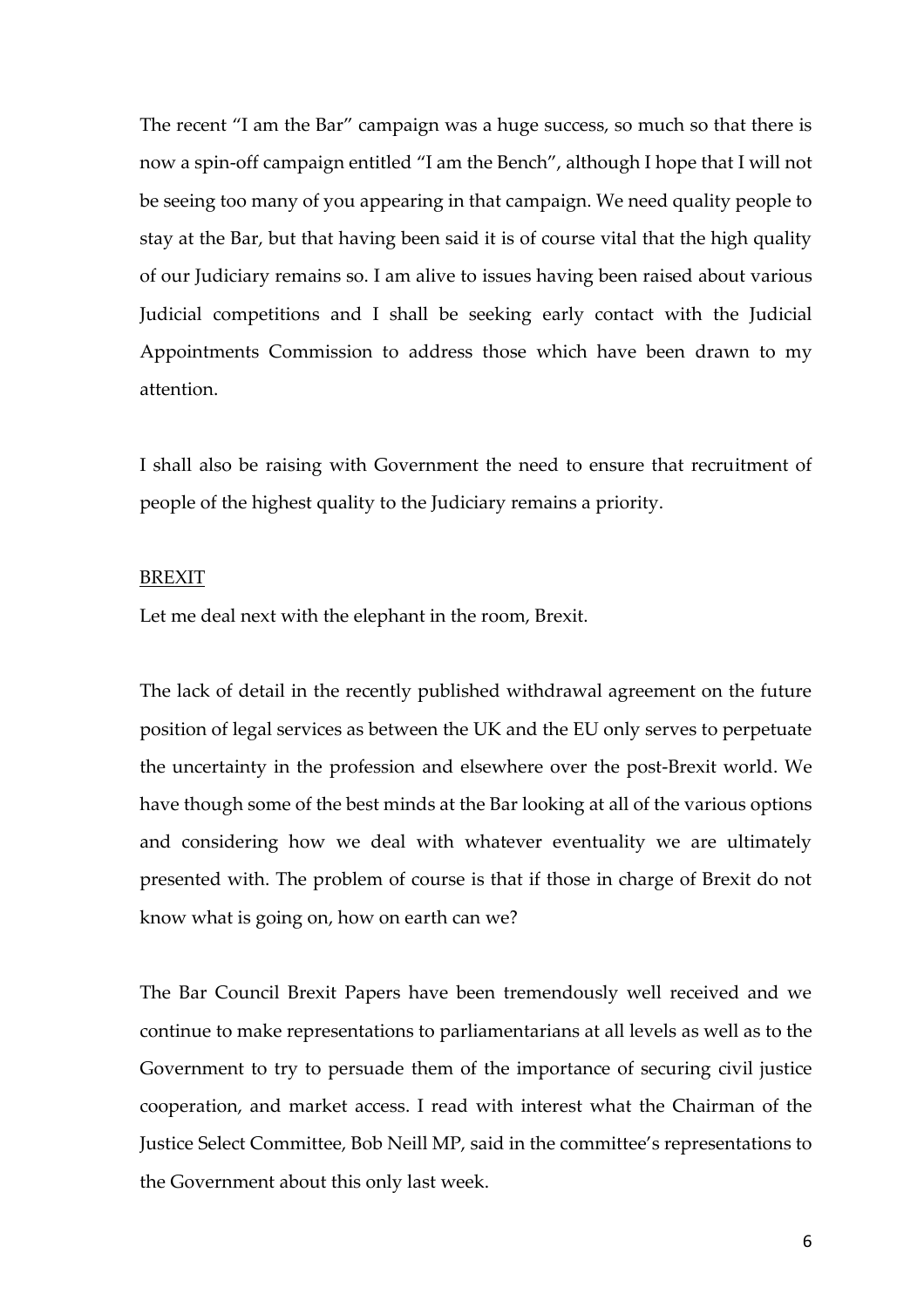If we leave the EU on the 29 March 2019, we may well then enter a transition period taking us through to the end of 2020. But as the Political Declaration on the Future Relationship only appears currently to give comfort in respect of future judicial cooperation in the fields of family and criminal law, we will no doubt have to continue the battle to ensure that we obtain certainty for our clients in other areas of law, as well as securing the best possible market access for our practitioners in the EU. We must fight to preserve: legal professional privilege and rights of audience where possible; access to justice through a comprehensive system of civil judicial cooperation, in line with that proposed in our Position paper published in July on Future Judicial Cooperation; a flexible regime for the movement of persons which amongst other things ensures effective access for our members to EU jurisdictions (as they often have to travel at very short notice); and we will also remain fully engaged in the defence of individual rights and on all aspects of dispute resolution and enforcement.

I am tremendously grateful to Rhodri Thompson QC for agreeing to continue to Chair the EU Committee at this difficult time.

Obviously, Brexit is dominating many peoples' thoughts at the moment, but we must also not forget that there is a wider world as well and the work of the International Committee will continue to ensure that we remain a major figure globally, whatever the final outcome of Brexit is. And in that regard may I thank Steven Thompson QC who has agreed to take over as Chair of this Committee from Amanda Pinto QC and thank Amanda for all the hard work she has put in to the committee over the past few years.

Of course, as you all know Amanda is not disappearing, but will be the Vice-Chair of the Bar Council for 2019 and I look forward to continuing to work closely with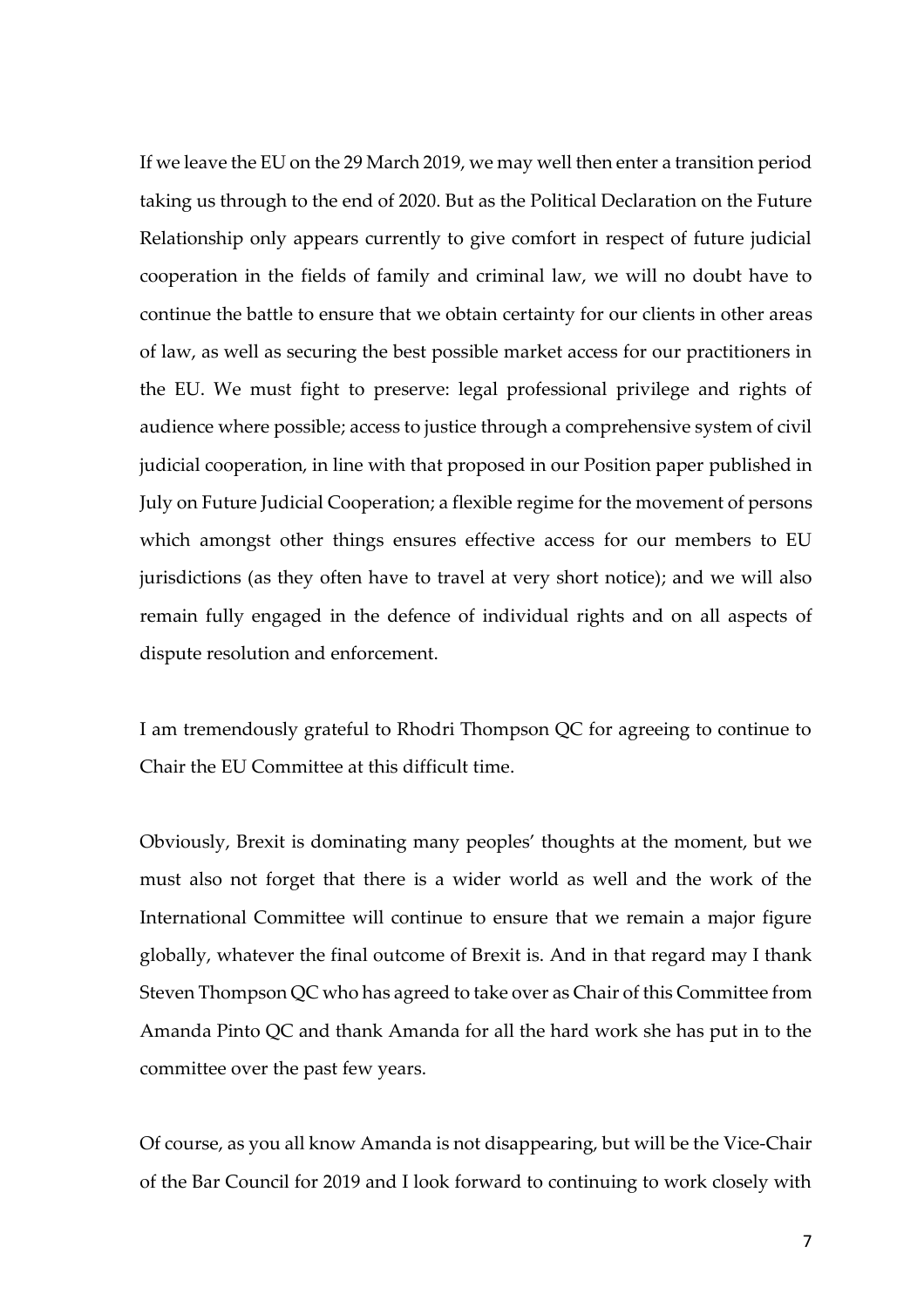her. I have no doubt that her huge knowledge of matters international will be of great assistance as we continue our successful work in developing our opportunities around the globe post Brexit.

I am also delighted to see that the latest figures from the Bar Mutual show that the international income of the Bar has grown continuously since 2004 from £90 million to £322 million per annum and more importantly that the number of members of the Bar with international clients in other jurisdictions has nearly doubled in that time to just under 1,800.

## REGULATION

Regulation looms large on the horizon. The Legal Services Board's (LSB) current consultation on Internal Governance Rules raises the possibility of the Bar's independent regulator, the Bar Standards Board, becoming more and more remote from the Bar Council. There is the possibility for example that the Bar Council will have absolutely no involvement in the future appointment of members of the BSB's Board. There is also the possibility that unless the BSB decides to consult the Bar Council on its budget plans the Bar Council will have no input into this process either. And this of course decides the level of the Practising Certificate fee. These, and other proposals would in my opinion be unhelpful both to regulator and regulated if brought into being.

Whilst the BSB's mission is to protect the public and consumer interest, we do rely on them having an understanding of the profession and the challenges it faces. My belief is that this is the current position. If, however, the LSB's proposals are implemented this risks being undermined.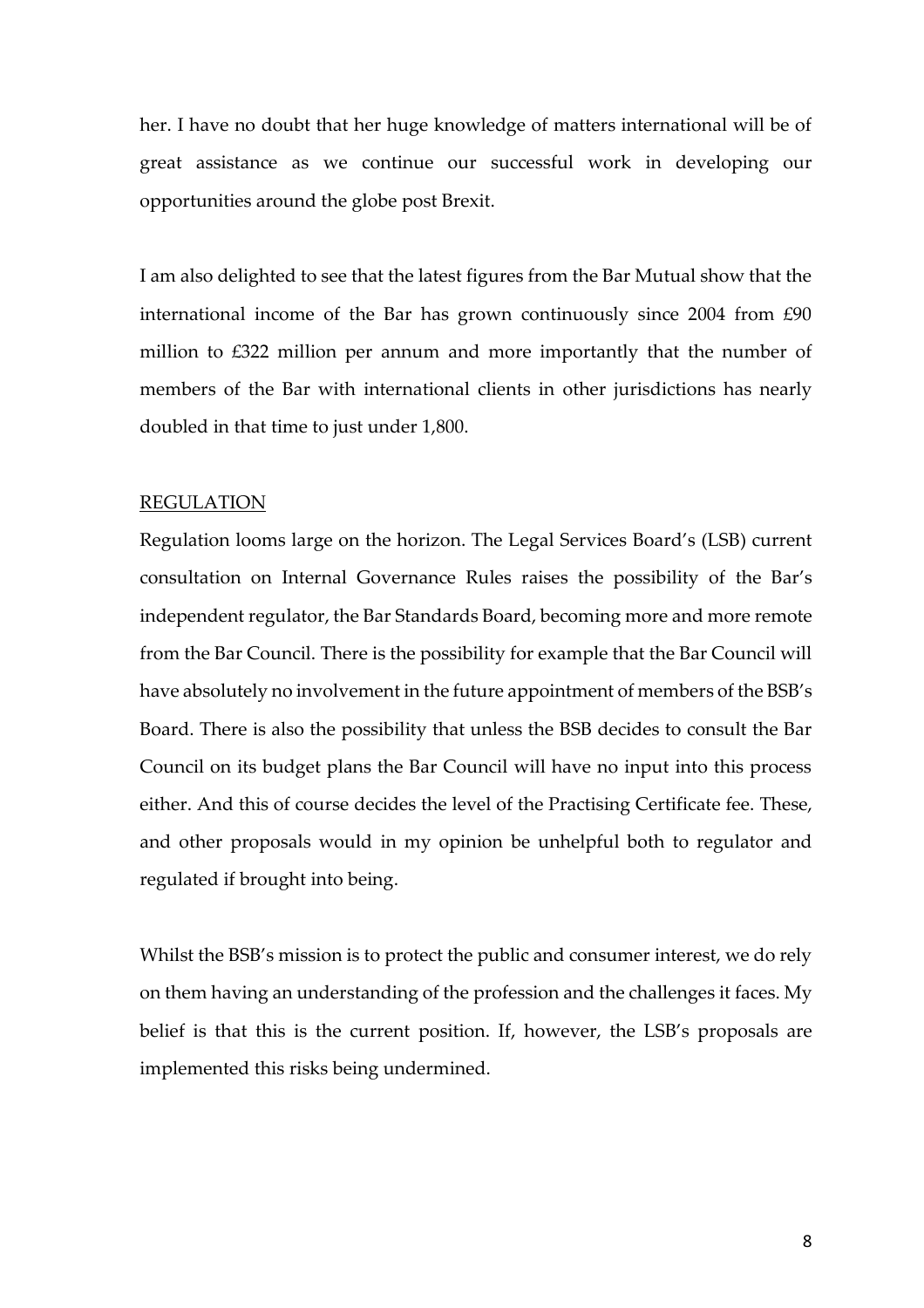If the LSB's consultation leads to any of the outcomes I have just touched on, or others, this could lead to disputes that simply do not exist at the moment and lead to an increase in the costs to the Bar.

I do wonder why the LSB appears to be so keen on pressing ahead with these proposals? Where is the evidence of the need for them? The Executive Summary to the consultation states "We want the new Internal Governance Rules to enhance regulatory independence within the framework provided by the Legal Services Act 2007. Consumers and the public as a whole are more likely to have confidence in legal services if regulation is, and is seen to be, independent. Regulatory independence also gives the providers of legal services the certainty to grow and innovate."

Where is the evidence for the implication that the public does not have confidence in legal services provided by the Bar? Where is the understanding of what the Bar does and how well it is already regulated by the Bar Standards Board?

As Andrew Walker QC said in his address to this inaugural meeting last year, he wished to see regulation that is wise, mature, sophisticated and effective, which involved a proper understanding of the Bar and which was without unnecessary and resource-sapping distractions.

In my opinion there is a need for those who constantly peddle the dogma of regulatory independence to understand what the Bar is and does and how we pride ourselves on our professionalism.

The Bar has never been against the high-quality regulation of legal services, but we are unshakeably firm in our view that over-regulation is not a good thing. We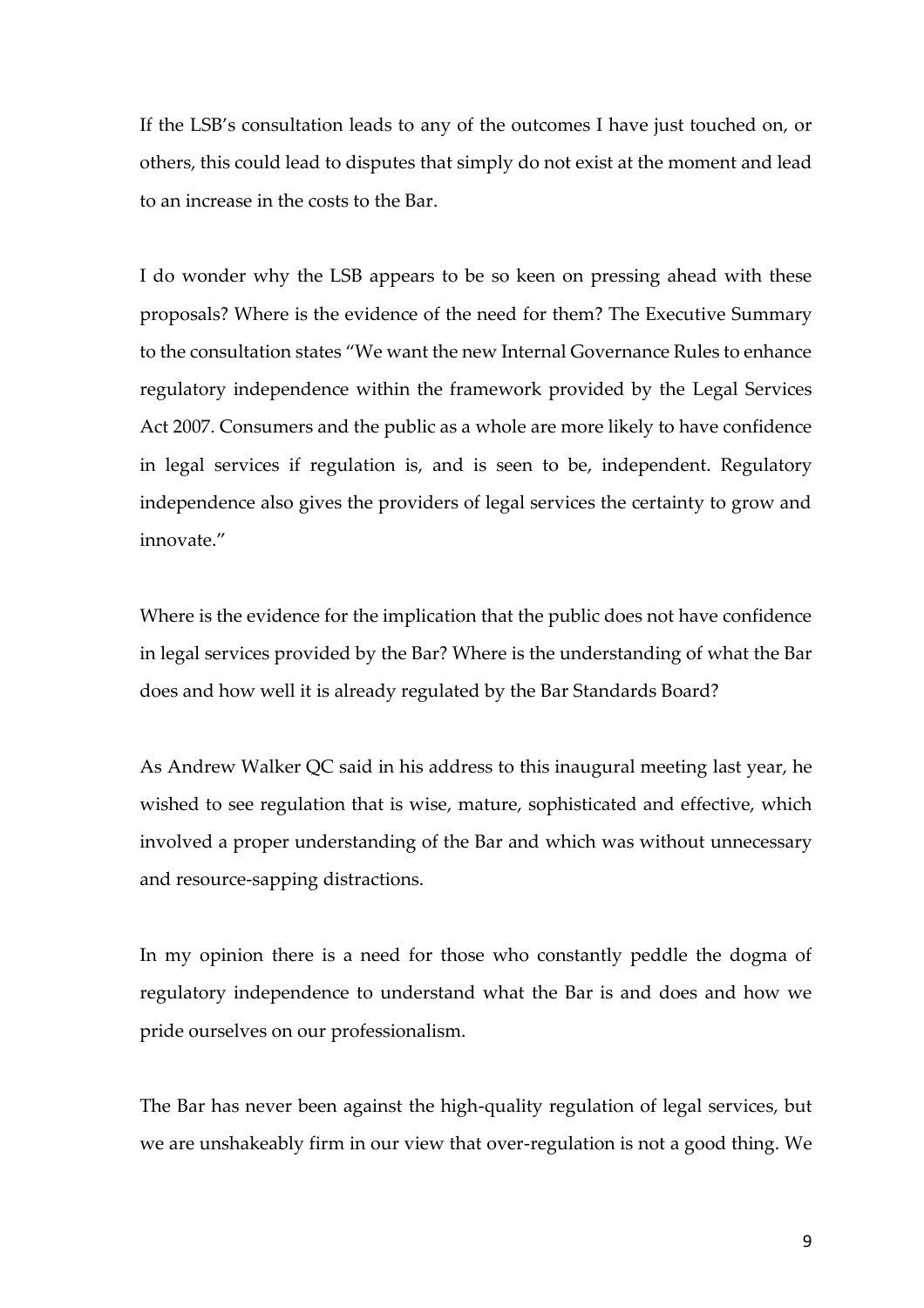must fight hard to make the case that we do not need further regulation, further red tape or a super regulator.

That is why we will be asking the LSB to evidence their assertion that their proposals will lead to cost savings. We have seen no evidence for this. All members of the Bar need to participate in responding to the current consultation. It will be no use complaining if you do not respond and you find that we have sleep walked into a nightmare scenario.

The Inns too I believe have an important role to play here, not least because of their involvement with the future education and training of those coming to the Bar. The proposed Inns of Court College of Advocacy Bar Professional Training Course is I believe a marvellous development in this market. I hope very much to see it up and running in the not too distant future.

As education and training is such an important issue for the future of the Inns and is a regulated area, it is important that the Inns respond to the LSB consultation. And whilst dealing with education and training, may I thank Guy Fetherstonhaugh QC, who I know cannot be here until later, for agreeing to remain as Chair of the Education and Training Committee for 2019. This despite the fact that not only does he have a very busy practice, as do all Chairs and members of committees, but will also be Reader of the Inner Temple in 2019 and Treasurer in 2020. He is a glutton for punishment, but I am very glad that he is.

#### COURT REFORM

The Government's plans for court reform will feature prominently, not least Flexible Operating Hours. We have though already shown how representations and reasoned arguments can win the day with the Government having listened to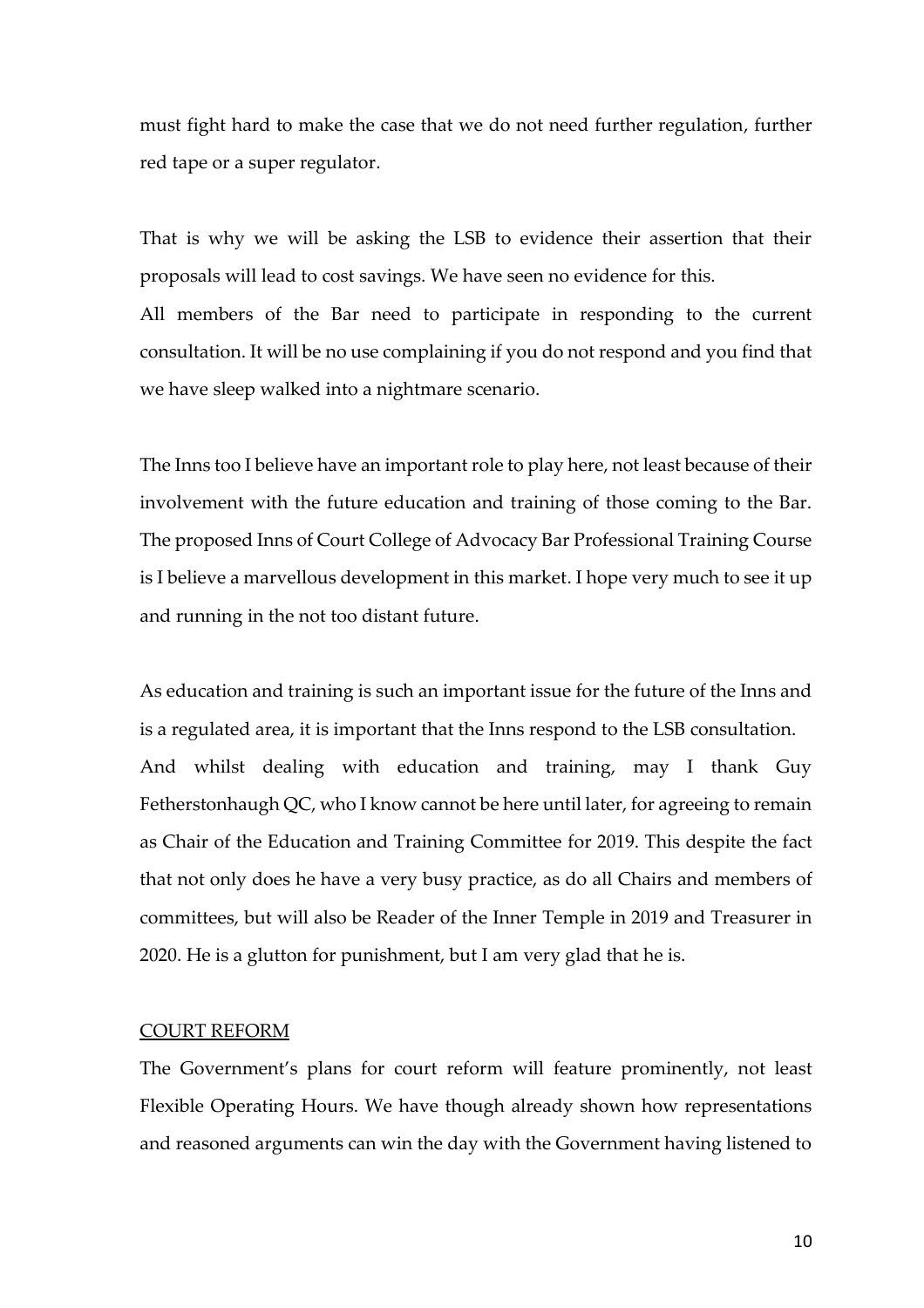the submissions made in relation to criminal courts and deciding not to press on with that pilot.

For my part I find it difficult to understand how if the arguments were successful in relation to criminal courts, they did not also win the day with regard to family courts, but the pilot is going ahead and so we must make the arguments again, backed up by evidence.

The civil pilot may be different. I am aware that not everybody is necessarily automatically against it, so again we must encourage members of the Bar to respond to the consultation.

Members of the Bar involved in the pilots must let their Circuits, Specialist Bar Associations (SBA) and Bar Council representatives know their views, as must those who decline to participate.

I have no doubt that the Bar Council's Legal Services Committee will continue to have a prominent role in developing the Bar's policy in relation to this and other issues and I am delighted that Derek Sweeting QC is continuing in the role of Chair of this committee.

Let me deal briefly with some of the other topics that I know we will have to grapple with.

The use of video or telephone hearings excites strong emotions, but I personally am not automatically against them. They need evaluating, but I have used them both to my advantage, arguing a bad character application over the telephone in one case I dealt with in the Magistrates Court. And I have dealt with a number of preliminary hearings at the Old Bailey by remote link from Birmingham Crown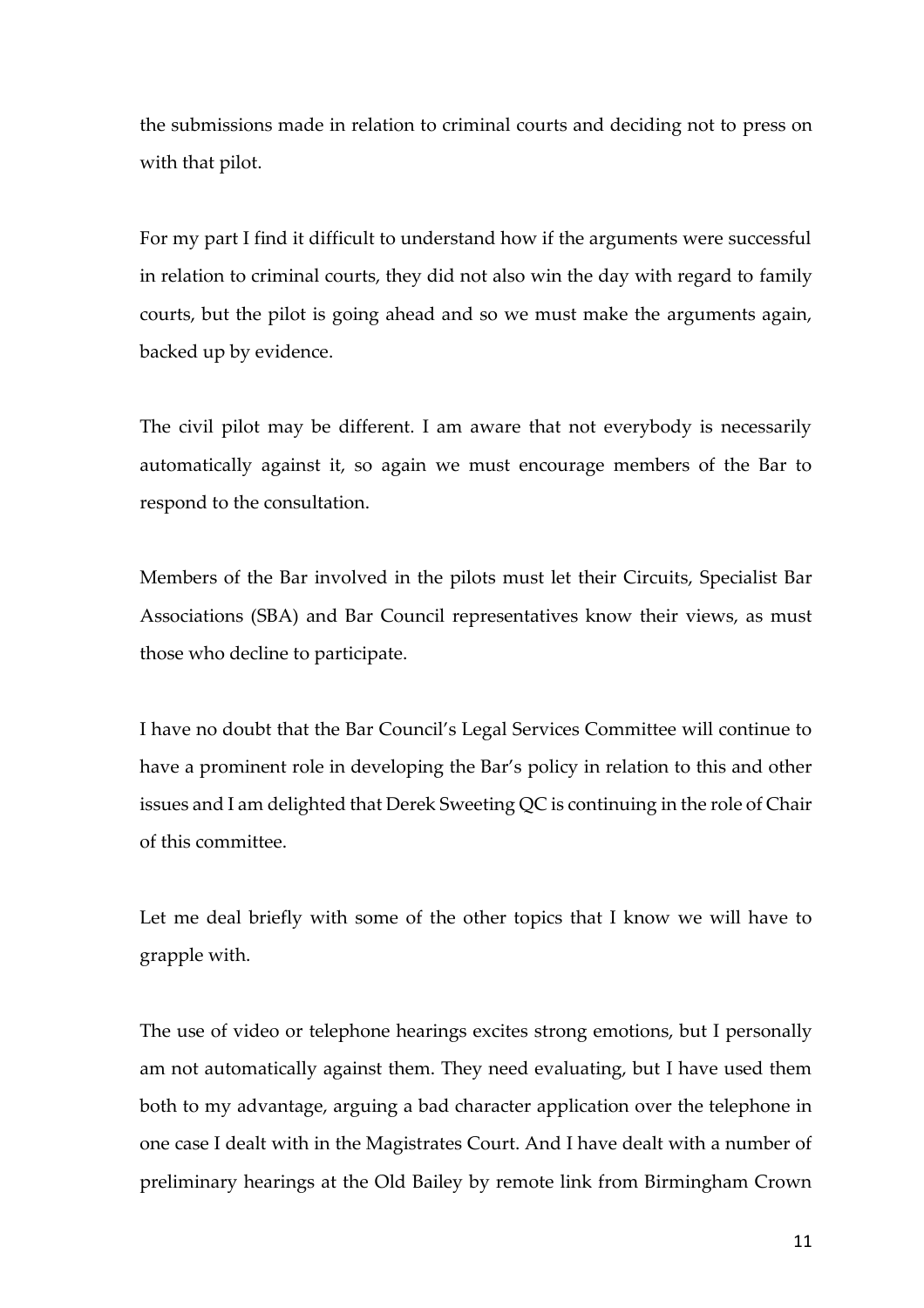Court in a terrorism case I defended and also in a case I defended at Swindon Crown Court.

The technology can be used to the Bar's advantage, but I appreciate that concerns have been raised about its use when sentencing people and further research must be undertaken in that area. We must also ensure that however technology is used it is not contrary to the interests of those we represent.

That brings me on to the Bar's "Sitting Hours Protocol". It is something that has been in existence for some time but has not as yet gained a great deal of traction. That though is something that I hope will change during my tenure, as will the culture of 24-hour emailing which I know is also being looked at by the South Eastern Circuit and the CBA.

We have a new President of the Family Division who has already voiced his support for Wellbeing at the Bar and Bench and I look forward to building on this over the coming year. It is an important matter and affects retention and diversity at the Bar, something else that I will be doing my utmost to champion.

Criminal listing is also a matter that I will continue to press for reform of. We have been arguing for a long time now for the abolition of the warned list. This is still high on our list of priorities.

The Court estate is also another hot topic. Court closures and the loss of local courts is a concern as is the transfer of cases from one court to a court many miles away. But the most pressing issue which is already filling up a large proportion of my inbox, is the terrible state of many courts that members of the Bar and Solicitors have to operate in and members of the public have to attend. This was acknowledged by the Lord Chief Justice very recently when giving evidence to the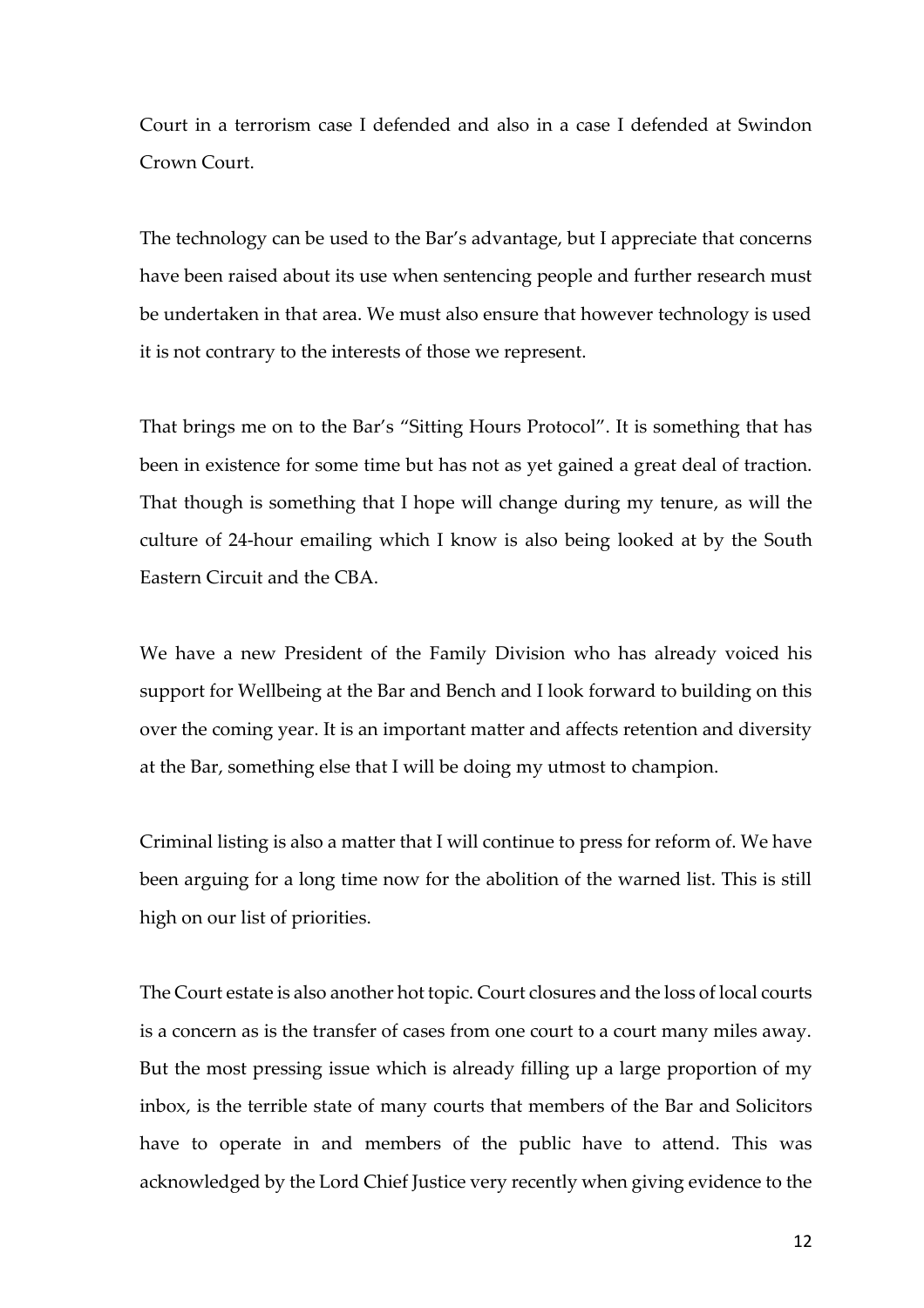Commons Justice Committee. The Government has promised to invest in the Courts and it was good to hear Susan Acland-Hood, Chief Executive of Her Majesty's Courts and Tribunals Service, tell the Bar Conference that she was prioritising the repair of the courts. Neither our clients, other users of the courts, nor we as professionals, should have to put up with out of action or leaking lavatories, a lack of conference facilities, broken air conditioning, no canteen facilities, I could go on, but you all know only too well what is on the list.

I am of course referring to the Bar throughout this speech, but many of the issues that are of concern to us are also of concern to the Solicitors' profession and I am delighted to see a number of senior representatives of The Law Society here this evening. I look forward to working closely with them in respect of the many issues with which we have common cause.

Before I move on, let me also record my thanks to Fergus Randolph QC who is standing down as Chair of the Law Reform Committee and thank Iain MacDonald for agreeing to take over. I anticipate that you too will have a busy year.

# EQUALITY AND DIVERSITY

I have already dealt with some of the issues affecting equality and diversity, but there are many others.

As you will all be aware, 2019 is the  $100<sup>th</sup>$  anniversary of the enactment of the Sex Disqualification (Removal) Act 1919 which enabled women to qualify and practise as members of the Bar.

The Bar Council will continue its efforts to ensure that discrimination at the Bar on all grounds is eradicated and we will be playing our part in the centenary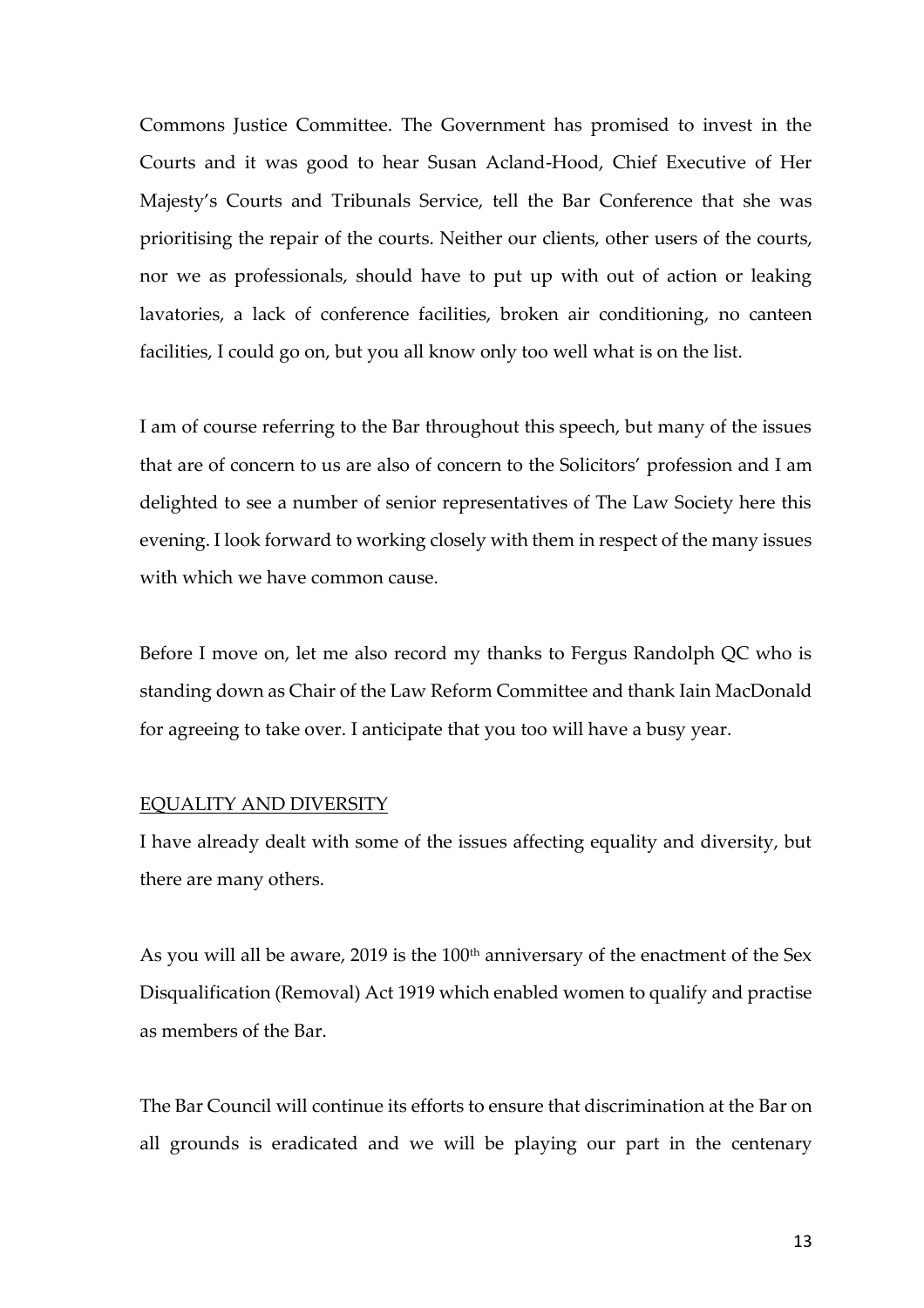celebrations to come, recognising that there will be more work to be done across the field of protected characteristics.

I am delighted that Robin Allen QC has agreed to continue to Chair the Equality & Diversity Committee which makes such an important contribution to this area of the Bar's life.

## BAR COUNCIL

Having already told you how much I rate and value the staff at the Bar Council, one of my main aims this year is to try to raise the level of understanding across the Bar as to what exactly the Bar Council is and does. That may come as a surprise to many of you here who are insiders and know exactly what the Council is and does having been involved with it for many years. But I am afraid to say that there is in my experience still a large proportion of the Bar who if pressed would have difficulty explaining: what the Bar Council does; explaining who the Bar Council is; and explaining the difference between the Bar Council and the Bar Standards Board and the relationship between the two.

That is a source of sadness to me because I know, having been so intimately involved for so many years with the Bar Council, what it is and who it is. And how hard all of those who are engaged with it work.

The Bar Council is not a bogey man that simply seeks to charge members of the Bar more and more to allow them to practise. It is not some foreign body that is there to make life difficult for practising Barristers. We are here to support the Bar and we will continue to do precisely that during my tenure.

And I would like to thank and pay tribute to the following committees, all of which make Barristers' lives better: The Ethics Committee chaired by Rachel Langdale QC; the Bar Representation Committee chaired by Fiona Jackson; and the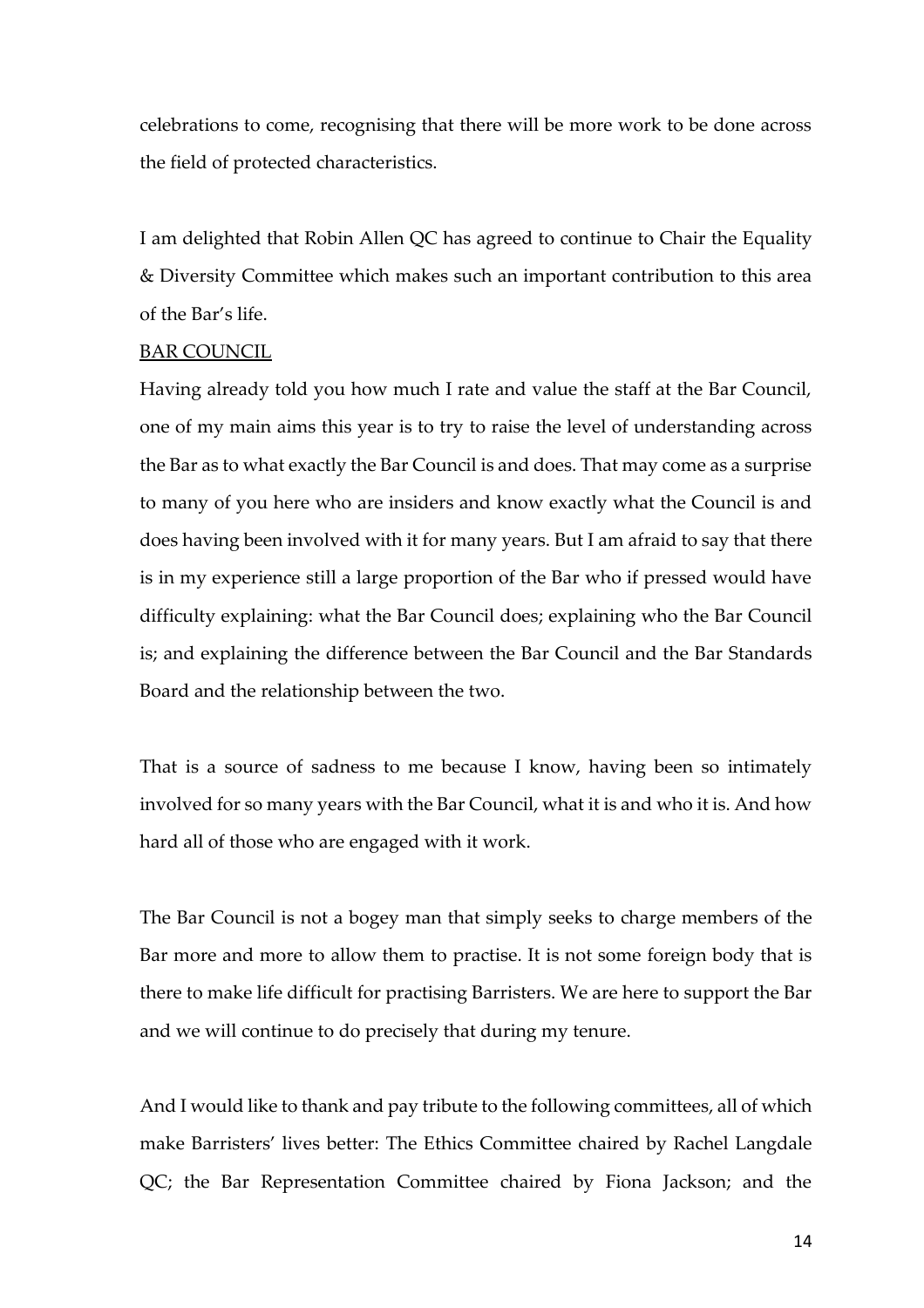Remuneration Committee chaired by Nicholas Bacon QC and Neil Hawes QC. They and their committees work tirelessly on behalf of the Bar, and as with the other committees, we should all be grateful for the work that they do.

As I have already said, I intend to be visible in 2019 and I will be travelling across the country trying to raise the profile of the Bar Council. I will be explaining why, in my opinion, the Bar would be in a much worse position if the Bar Council did not do the huge amount of work, much unsung, to promote the Bar and to try to make the lives of those practising at the Bar better. Without an effective representative body, the voice of the Profession would undoubtedly disappear from important political debates on such matters as defending and promoting the rule of law and justice system.

I am grateful to Leanne Targett-Parker who has agreed to take over as Chair of the Pro Bono Committee from Alison Padfield QC, who I would also like to thank for the sterling work she has done with that committee.

I am also looking forward to working with Athena Markides Chair of the Young Barristers' Committee who takes over from Richard Hoyle after his very successful year, and with Lucinda Orr and James Kitching who will co-Chair the Employed Barristers' Committee in 2019.

#### AIMS

Now let me turn finally to my aim for the year ahead.

Quite simply my overarching aim is to see a happier Bar. I appreciate that some may see that statement as being naïve and some might claim that it is offensive given the problems that the Bar and, in particular, the publicly funded Bar face.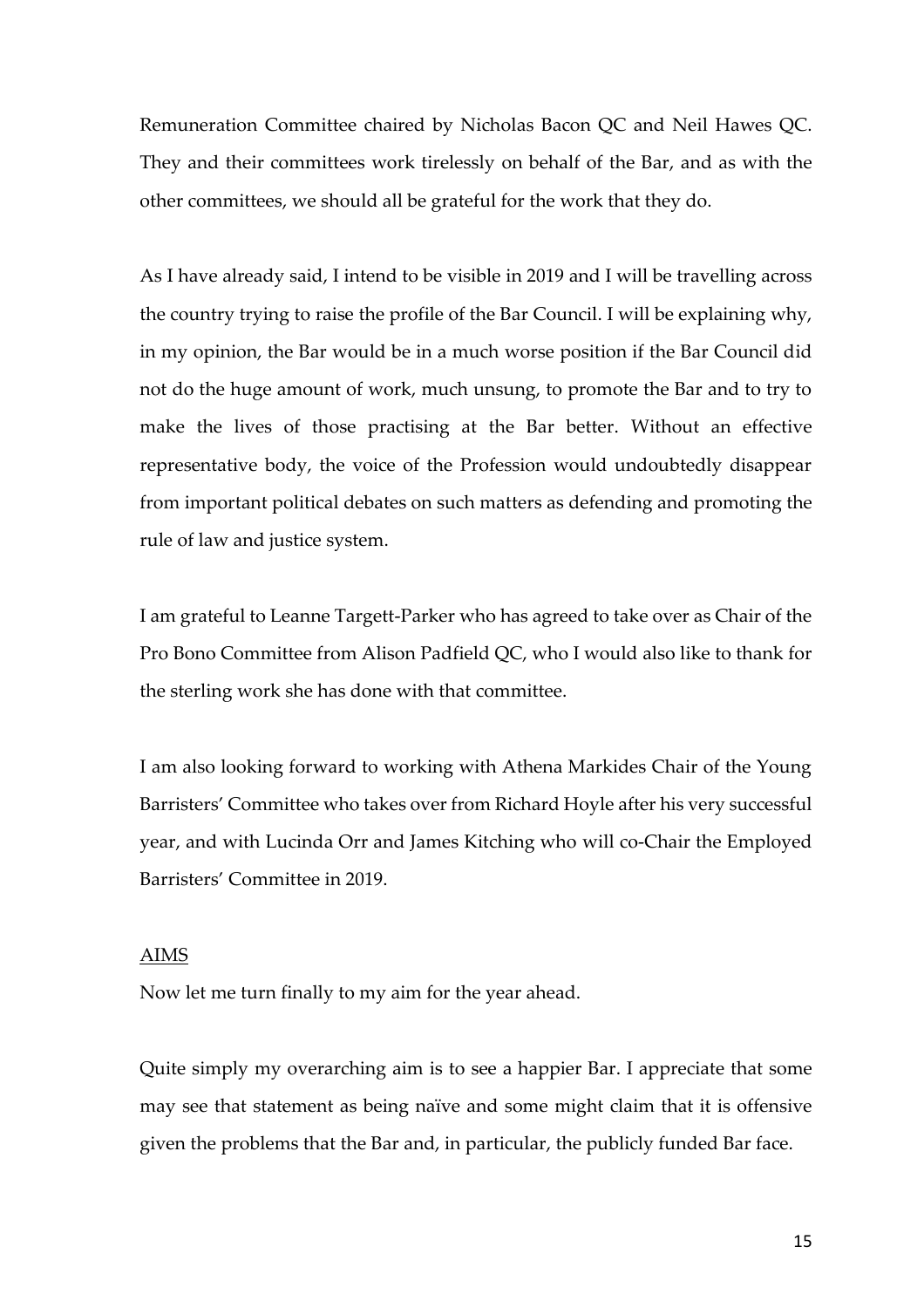But I am not naïve, and I am not seeking to cause offence. This year will be 30 years since I was called to the Bar. I have not lived in an ivory tower and I am not blind to the numerous problems that the Bar has faced recently and will continue to face. But, if we are successful in tackling the matters I have already outlined above, this will in my opinion go some way to achieving a happier Bar.

I believe that there is reason for cautious optimism on a number of fronts.

First the news from the Lord Chancellor at the Bar Conference last week that the Government has increased the amount of money to be put into the revised Advocates Graduated Fee Scheme was very welcome. There is also an undertaking to review the system and I was particularly heartened by the Lord Chancellor's comments that "there is scope to further improve the way criminal advocates are paid so that we better reflect work done in an evolving and modernising justice system."

The Bar Council, working closely in collaboration with the Criminal Bar Association and the Circuits, will be commencing data collection immediately so that we can have evidence-based input into the review.

The Lord Chancellor and the Ministry of Justice know that we will be seeking an increase in the rates not only for criminal work, but all publicly funded work and we will be making a strong case for such increases.

I would though like to thank the Lord Chancellor and the Justice Minister Lucy Frazer QC MP and their teams for their engagement with the Bar Council. It has not always been an easy path, but I remember how relations used to be between us and the Ministry of Justice only a few years ago. I believe that there has been a major transformation in the relationship between the Ministry of Justice and the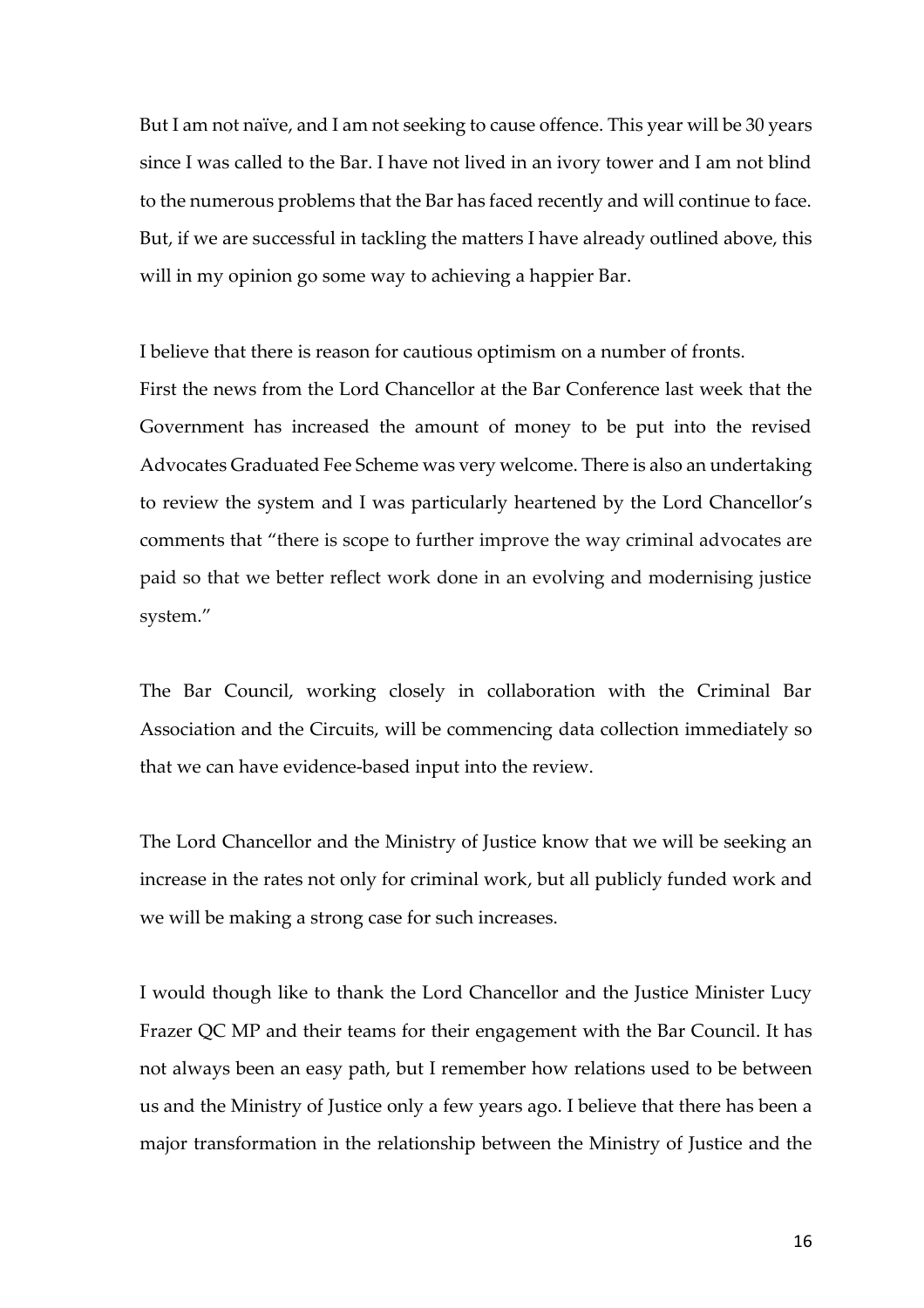Bar Council on which I aim to build, and I look forward to working with them and their teams throughout the coming year.

I am conscious of the fact that the Bar Council appears to have been dealing with a lot of criminal matters over the last year, but I can assure you that we do do a huge amount of work for other practice areas and will continue to do so.

Another reason for optimism is the relationship we have been developing with HMCTS. The pilot of the Bar's identity card scheme for access to court buildings seems to be going well and has recently been rolled out to five more criminal courts. I shall however be pressing not only for this pilot to be expanded rapidly across the criminal courts in England and Wales but also for an expansion into the civil courts and tribunals as well. Again, in my opinion there is real evidence of a desire on the part of HMCTS to work with the Bar Council to try to sort out issues. Another reason for optimism, I believe, is the high quality of a number of recent senior appointments. They don't come much better than our new Attorney-General Geoffrey Cox QC MP, and Max Hill QC the DPP. These are people who have done the "day job" and who we know will understand the issues facing the Bar. I look forward to working with them both.

I am also optimistic that we are making headway with the public's perception of the Bar. It has always been my opinion that the public likes the Bar. There will of course be quips about fat cat lawyers, but my experience has always been that when somebody finds out that I am a barrister they are always interested to find out more. We should not forget this.

The recent Justice Week that I have already mentioned received a lot of attention, and publications such as the "Secret Barrister's" book which, whilst of course dealing with criminal matters, have actually raised the profile of the Bar as a whole.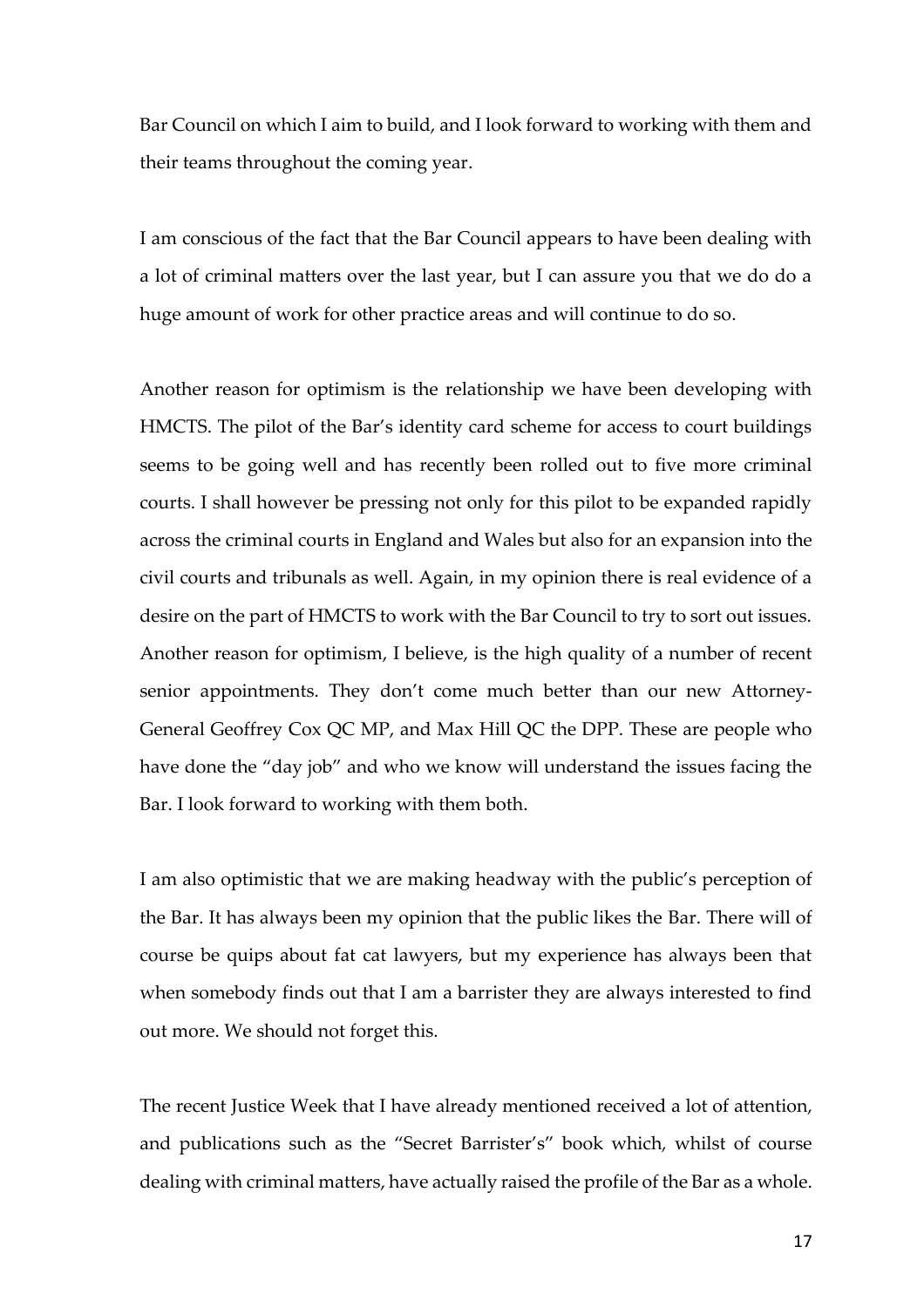The public is, I am sure, aware that the Bar provides the highest quality advice and advocacy, and if it isn't, then I will do my level best to ensure that it does by the end of 2019.

I spoke earlier in the year at a Young Bar event where one of the pleas I made was for members of the Bar to ensure that they do go into Chambers. In this digital day and age, where many people work remotely, it is easy to forget that one of the reasons why the Bar has survived and thrived over the years is that the Chambers system works so well. It provides support and friendship and a wealth of experience, all of which can be found by just knocking on the door of a colleague, whether they be extremely senior or relatively junior. I worry that if we all pick up our work electronically and rarely venture into chambers that we risk losing what makes the Bar unique. Something that may be a major worry may not seem so bad when shared or discussed with a colleague.

As a former Circuit Leader, I would also encourage all members of the Bar, whatever your practice area, to engage with their Circuit. The Circuits are not simply there to support the Criminal Bar, as I once heard expressed. Attend events, assist in training, get engaged. I can assure you that you will benefit greatly.

Similarly engage with your SBAs. You will get far more out than you put in.

And may I make a plea to those at the Bar who tweet. I do not wish to curb comment in any way, but before you are tempted maybe to make a sweeping statement criticising other members of the profession including those in positions of leadership, may I ask you to pause for a moment before hitting the tweet button and reflect.

I do not know of any Circuit Leader or any leaders of the profession in the years I have been engaged with the Bar Council and the Circuits who has not given their